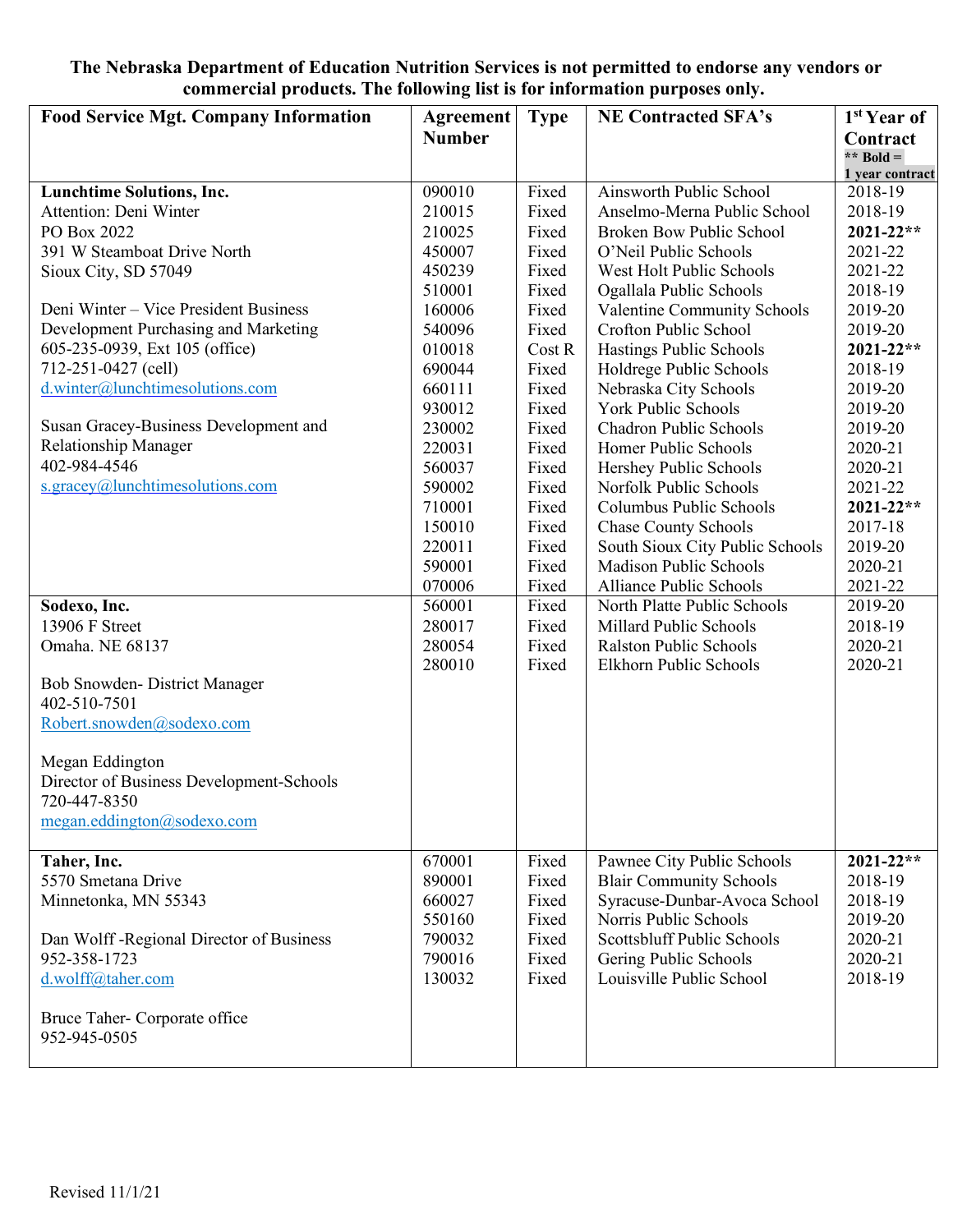## **The Nebraska Department of Education Nutrition Services is not permitted to endorse any vendors or commercial products. The following list is for information purposes only.**

| <b>Opaa! Food Management of Nebraska, LLC</b><br>16401 Swingley Ridge Road, Suite 600<br>Chesterfield, MO 63017<br>Greg Frost - Vice President of Regional Development<br>gfrost@opaafood.com<br>John Catalano, Vice President – Finance $\&$<br>Accounting<br>636-812-0777 ext. 127<br>jcatalano@opaafood.com | 130001<br>400083<br>470100<br>730017<br>240011<br>100002<br>770046 | Fixed<br>Fixed<br>Fixed<br>Fixed<br>Fixed<br>Fixed<br>Fixed | <b>Plattsmouth Community Schools</b><br><b>Wood River Public Schools</b><br>Centura Public School<br>McCook Public Schools<br><b>Cozad Community Schools</b><br>Gibbon Public Schools<br>South Sarpy School District | $2021 - 22**$<br>2021-22**<br>$2021 - 22**$<br>2017-18<br>2017-18<br>2017-18<br>2018-19 |
|----------------------------------------------------------------------------------------------------------------------------------------------------------------------------------------------------------------------------------------------------------------------------------------------------------------|--------------------------------------------------------------------|-------------------------------------------------------------|----------------------------------------------------------------------------------------------------------------------------------------------------------------------------------------------------------------------|-----------------------------------------------------------------------------------------|
| <b>Summit Food Service - Corrections</b><br>500 East 52nd Street North<br>Sioux Falls, South Dakota 57104<br>Jeff Green-Business Development Director<br>605-359-6667<br>jeff.green@summitfoodservice.com                                                                                                      | 594001                                                             | Fixed                                                       | Northeast NE Juvenile Justice                                                                                                                                                                                        | 2018-19                                                                                 |
| <b>Aramark Educational Services, LLC</b><br>2400 Market Street<br>Philadelphia, PA 19103<br>Andreia de Souza<br>growth@aramark.com                                                                                                                                                                             |                                                                    |                                                             |                                                                                                                                                                                                                      |                                                                                         |
| Jennifer Marr<br>Marr-Jennifer@aramark.com                                                                                                                                                                                                                                                                     |                                                                    |                                                             |                                                                                                                                                                                                                      |                                                                                         |
| A'viands, LLC d/b/a K-12 by Elior<br>300 South Tryon, Suite 400<br>Charlotte, NC 28202                                                                                                                                                                                                                         |                                                                    |                                                             |                                                                                                                                                                                                                      |                                                                                         |
| Tom Romano, Business Development Director<br>Cell: 717-321-4141<br>tom.romano@elior-na.com                                                                                                                                                                                                                     |                                                                    |                                                             |                                                                                                                                                                                                                      |                                                                                         |
| <b>Chartwells/Compass</b><br>615 Bucher Ave<br>Shoreview, MN 55126                                                                                                                                                                                                                                             |                                                                    |                                                             |                                                                                                                                                                                                                      |                                                                                         |
| Tim Leary-Region Sales Director<br>Cell: 612-202-6407<br>$tim.leary@compass-usa.com$                                                                                                                                                                                                                           |                                                                    |                                                             |                                                                                                                                                                                                                      |                                                                                         |
| <b>Creative Dining Services, Inc.</b><br>1 Royal Park Drive Suite #3<br>Zeeland, MI 49464                                                                                                                                                                                                                      |                                                                    |                                                             |                                                                                                                                                                                                                      |                                                                                         |
| Chuck Melchiori - Vice President<br>616-748-1900<br>cmelchiori@creativedining.com                                                                                                                                                                                                                              |                                                                    |                                                             |                                                                                                                                                                                                                      |                                                                                         |